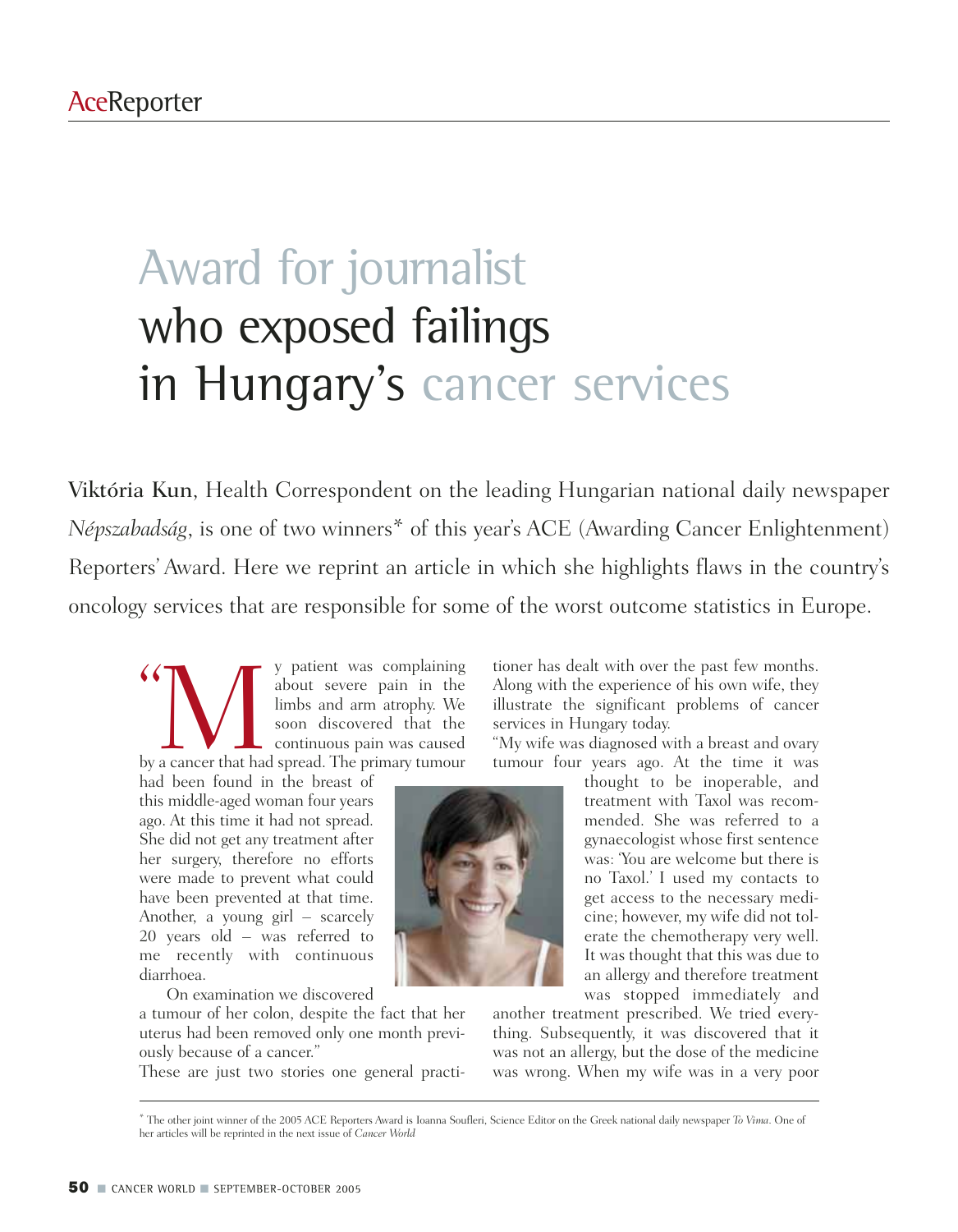## " "Taxol, az nincs...

Magyarországon ma a daganatos beteg gyógyulási esélyei rosszabbak, mint akár tőlünk pár száz kilométerre. De még az országon belül sem mindegy, ki és melyik intézetbe kerül. A szakorvosok epidemiológiai válságról beszélnek.

## KUN L VIKTÓRIA

 $\begin{tabular}{p{0.875\textwidth}} \textbf{KUNY} & \textbf{NVMY} & \textbf{NVMY} \\ \hline \textbf{KASVovadásra, erős bestgängfäjddonnra  
panaszkodott a betegem. Rövid idón be-  
tül kideritik, hogy dagandats betegség  
mañ ren is osak egy helyem. Symide  
emne iőszok ezőlyem. Sokor meg  
lem negó szveté zeldott mat alatlak da-  
gandos devaltezólyen. Egyz, akkor me  
andokoselskra optačat, legus, akkor me  
maksik, alléja betzővets figut  
make, sz$ 

látás szinte minden alapvető göndját szinte minde-és petefeszek-daganatot diagnazottal monszizisátlak a feleségemel, éppen négy exaki monszitzátlak a feleségemel, éppen négy Taxol-kezelést írtak, elő neki, segy nő-győgyáz Taxol, az nucs. Amikot rorvosi kapcsola-<br>taim révén eljutottam oda, hogy végül<br>megkaptuk a megfelelő gyógyszert, a<br>kemoterárpián a feleségem rosszul lett.<br>Rögtön kijelentették, hogy alempia, úgy-<br>hogy a terápiát félbehagyt

Csaknem a teljes kört "végigzongoráztuk". Utólag fedezték <br/>Külg fedezték Kű, hogy nem al-ták a készíményt Amikor pedig már angyon rossz állapotban volt a helsé p<br/>gm, és folyamatosan csapotban ragyon rossz állapotb

adásul elméletileg kizárólag onkológiai centrumókban engedélyezik az üjven operációt – mondja dr. Ruzsa Ágnes, a Zala Megvei Kórnkz onkológiai osztászkatat kivárszéttelegyei készészés alattat eletésze dagyanteletívoltást, a doktornő, aki szerint alapkövetelmény<br>lenne, hogy a rákbeteg utókezelésre, ke



 $\begin{minipage}{0.9\textwidth} \begin{tabular}{p{0.85\textwidth}} \textbf{m} & \textbf{m} & \textbf{m} & \textbf{m} & \textbf{m} & \textbf{m} \\ \textbf{m} & \textbf{m} & \textbf{c} & \textbf{r} & \textbf{r} & \textbf{r} & \textbf{r} \\ \textbf{a)} & \textbf{m} & \textbf{c} & \textbf{r} & \textbf{r} & \textbf{r} & \textbf{r} \\ \textbf{a)} & \textbf{m} & \textbf{r} & \textbf{r} & \textbf{r} & \textbf{r} & \textbf{r} & \$ nem a megetero neuye, s toomt aerum<br>nek a segítségre szorulók. Ma a betegek<br>jelentős részét csak akkor látja az onkológus, amikor a dagamat már áttétes.<br>– Petefészekműtéteket az ország szinte<br>neumannyi kórházában végeznek,

felmérést készített a petefészek-dagana-<br>tok kezeléséről. A vizsgálatok szerint az<br>adott évben mintegy ezerkétszáz felis<br>mert és jelentett beteg közül mindössze<br>mégyszáznyolvan kapott ezerhatszáz<br>kemoterápiás kezelést. –

kennoterspiss kezelést – A betegek alig<br> kezelést – A betegek alig<br> naminc-harminc<br/>barminc-harminc starialeks jutott el ellátásban $\Lambda$  többi<br/>elenke, azaz rászserel ellátásban $\Lambda$  többiednek nyom a veszett, el<br/> zamentum kapitanskega a vélemények összegzése alapján kap<br>ta a terápiát. Ma gyógyult. Ha mindez<br>egy kiskórházban, bármilyen onkológiai<br>háttér nélkül történik, nem él már a lány

Magyar szerint az elérhető és szüksé-<br>es diagnosztikai eszközöknek általá-Magyar szerint az elérhető és szükséges diagnosztikai eszközöknek általá-<br>ban mindössze negyven százalékát<br>használják ki egy-egy ráktípus pontos<br>azonosításához. – A kismedencei daga-<br>natoknál például kötelező az MR-vizs-

gálat althoz, hogy pontosan tudjuk, mia szűsséges, leghatékonyabb terjain. Ez mot mindősze az esetek felénel történek mik meg. Jóllebet igy legalább ötven számmat zalálat a tunomatker-viz-zalákkal javulhatnának a gyógyulá mın kenmusu – monaja ar. vangar.<br>Ráadásul idehaza az orvosok egy része<br>pillanatok alatt kimond egy végletes di-<br>agnózsis, mármint hogy a beteg member<br>tetten. – A leggyakrabban olyan esetek-<br>kel találkozunk, akikről vidéki



NÉPSZABADSÁ Kun's article, which originally appeared under the heading *No Taxol*, alerted the public to the fact that, as a cancer patient, your survival can depend on where you are treated – and that in turn can depend on who you know or how much 'gratitude money' you pay

condition and had continuous need for tapping of ascites, I took her to my classmate who is a surgeon. He decided to operate. This is how, after two years, they discovered that my wife's tumour was operable. My wife is now feeling well, although at that time she had been told that she had only a matter of months to live."

Lawyers, specialists and representatives of patient associations come across many similar cases of patients who are not referred to a specialist centre in a timely manner. In most cases today the oncologist only sees the patient when he or she already has advanced disease.

"Ovarian surgery is done in nearly all hospitals in the country despite the fact that in theory these types of intervention are only permitted in cancer centres with good pathological services," says Dr Ágnes Ruzsa, head of the oncological department of the Zala County Hospital. "Today cancer surgery is carried out in nearly every small hospital in the country. Sometimes the patient is never referred to an oncologist. They just remove the tumour, they assume the patient is cured and send them home." According to Dr Ruzsa, who believes it should be a fundamental requirement that subsequent chemotherapy should be done only in oncology departments or centres, another common practice is that they say, "We must give something," so they give some chemotherapy, but in the wrong dose and without keeping to established protocols and prescriptions. "The important thing is to keep the patient."

Dr László Thurzó, head of the oncology clinic of Szeged, has carried out a survey of the treatments of ovarian cancer. He found that, in the given year, only 480 patients out of 1,200 had been given chemotherapy. "Only 30–35% of the patients were referred to follow-up care and were therefore treated adequately. The others disappeared from the system. This result is damning even if we take into account that the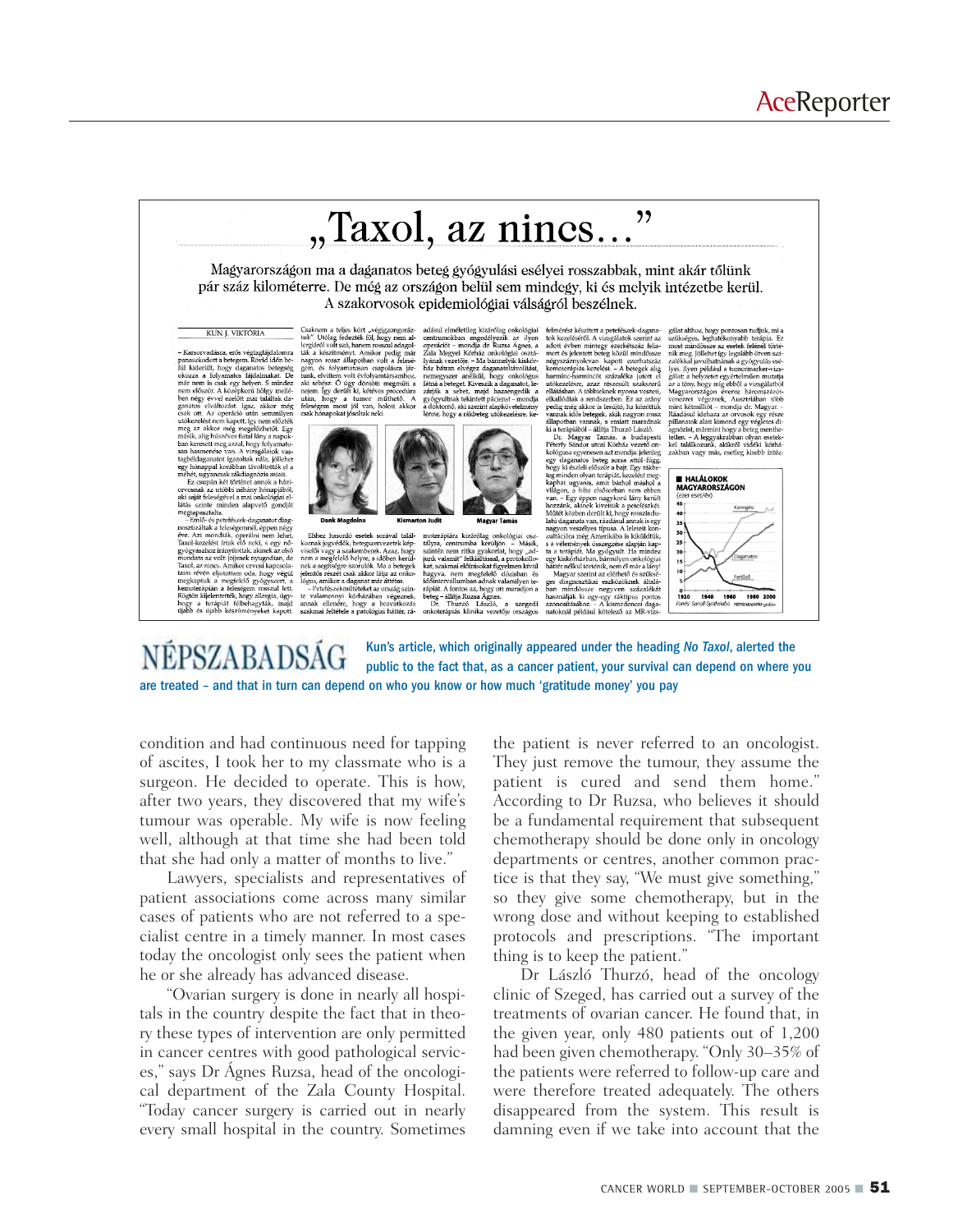figures include a number of older people who were in poor physical condition and therefore were not eligible for treatment," says Dr Thurzó.

Furthermore Dr Tamás Magyar, the leading oncologist of Sándor Péterfy Street Hospital, states that cancer patients' outcomes depend on where the disease is diagnosed. In some centres cancer patients can receive state-of-the-art treatment like anywhere else in the world, so this is not the primary problem. "For example, we have just removed the ovary from an eighteen year old girl. It turned out that the ovary contained a very dangerous type of cancer. The results were sent to the US for consultation, and she received the most appropriate therapy. Today she has recovered. If this had happened in a small hospital without an oncology background, this girl would not be alive today."

According to Dr Magyar, only 40% of the

Carelessness? Negligence? Lack of professional expertise? Fighting for patients or reputation? Experts say that all of these are to blame for the fact that 30–40% of patients do not get adequate treatment today.

According to Dr Magyar, it is inexplicable why AIDS patients must by law be referred to a specialist institute, while in the case of cancer patients there are no such requirements. Moreover, mistakes are rarely highlighted.

"The efficacy of a clinic, department or doctor is rarely monitored," says Magdolna Dank, head of the department of the Radiological and Oncology Clinic. "This means that clinics and doctors get away with prescribing incorrect doses and regimens of chemotherapy. It is not uncommon for departments that are not eligible to use chemotherapy to prescribe a completely different drug rather than refer patients to a specialist institute where he/she could get the appropriate

## Clinics and doctors get away with prescribing incorrect doses and regimens of chemotherapy

available diagnostic instruments are used to diagnose cancer. "For instance, in the case of pelvic cancers, MRI scanning is obligatory in order to determine the most effective therapy. Nowadays, this happens in only 50% of cases, even though carrying out the scan significantly improves the chances of being cured. This is also the case with tumour marker examination. In one year only 350,000 examinations were done in Hungary, while in Austria more than 2 million examinations were undertaken," says Dr Magyar.

"Moreover in Hungary some doctors are all too quick to state that the patient is beyond hope. In most cases we see patients whom doctors in a county or smaller hospital have given up on, despite the fact that their tumour is operable and can be treated. The only option for these patients is to look for an informal route to getting back into treatment, by seeking contacts via friends and relatives. These are the ones who refuse just to sit back and wait to die."

treatment. Medicines have different prices, and the patients could be given different drugs. Most of the time a small hospital – usually for economic reasons – chooses an inappropriate treatment, but the insurance pays for this treatment anyway. There is a need to evaluate each clinic and department, to determine which cancer services they should be allowed to provide. Moves are already afoot to regulate this situation, and departments have been informed which treatments they are authorised to administer. However, so far this is not being enforced," says the specialist medical oncologist.

According to Dr Dank, the absence of specialists is causing great problems. There is a lack of specialists in medical oncology, radiation oncology, radiology and pathology. Furthermore, it is very difficult to recruit doctors to work in oncology. Without new blood, the future of oncology is uncertain. It is widely agreed that a multidisciplinary approach is required to devel